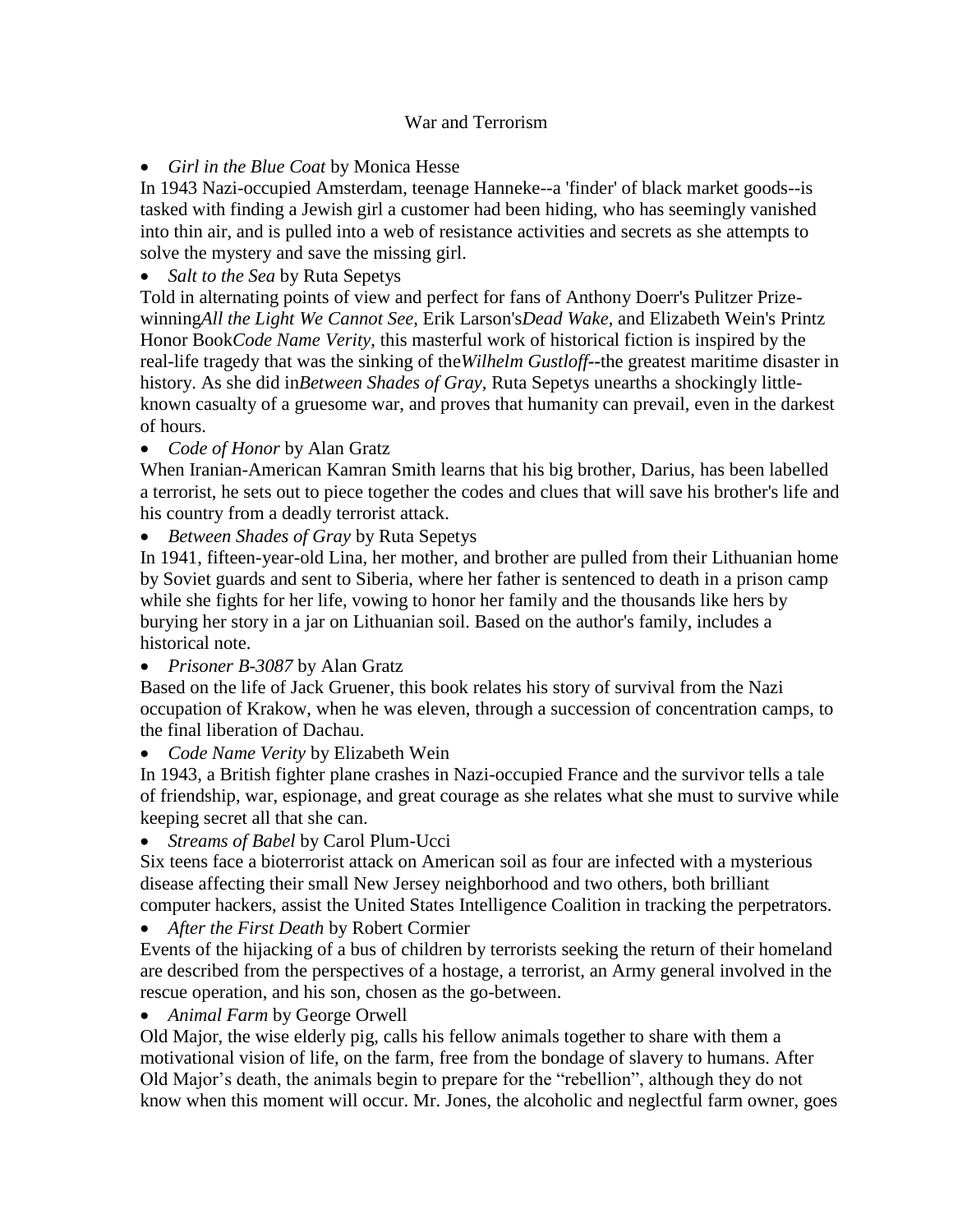on a drinking binge one evening and forgets to feed the animals. The animals are overcome with hunger and drive Mr. Jones and his family off of the farm. The animals now have the opportunity to fulfill Old Major's vision.

*Black Hawk Down* by Mark Bowden

Chronicles the experiences of ninety-nine American soldiers who were trapped in the city of Mogadishu, Somalia in 1993.

*The Book Thief* by Markus Zusak

Trying to make sense of the horrors of World War II, Death relates the story of Liesel--a young German girl whose book-stealing and story-telling talents hlep sustain her family and the Jewish man they are hiding, as well as their neighbors.

*The Boy in the Striped Pajamas* by John Boyne

Bored and lonely after his family moves from Berlin to a place called "Out-With" in 1942, Bruno, the son of a Nazi officer, befriends a boy in striped pajamas who lives behind a wire fence.

*The Chosen* by Chaim Potok

Recounts the story of Reuven Malter and Danny Saunders--one an orthodox Jew, the other the son of a Hasidic rabbi--and the course of their friendship as they grow up in Brooklyn.

*Code Talker* by Joseph Bruchac

After being taught in a boarding school run by whites that Navajo is a useless language, Ned Begay and other Navajo men are recruited by the Marines to become Code Talkers, sending messages during World War II in their native tongue.

*Fallen Angels* by Walter Dean Myers

Seventeen-year-old Richie Perry, just out of his Harlem high school, enlists in the Army in the summer of 1967 and spends a devastating year on active duty in Vietnam.

*Milkweed* by Jerry Spinelli

A street child, known to himself only as Stopthief, finds community when he is taken in by a band of orphans in Warsaw ghetto which helps him weather the horrors of the Nazi regime.

*Tamar* by Mal Peet

In England in 1995, fifteen-year-old Tamar, grief-stricken by the puzzling death of her beloved grandfather, slowly begins to uncover the secrets of his life in the Dutch resistance during the last year of the Nazi occupation of the Netherlands, and the climactic events that forever cast a shadow on his life and that of his family.

## *The Boy Who Dared* by Susan Campbell Bartoletti

In October, 1942, seventeen-year-old Helmuth Hübener, imprisoned for distributing anti-Nazi leaflets, recalls his past life and how he came to dedicate himself to bring the truth about Hitler and the war to the German people.

*For Freedom* by Kimberly Brubaker Bradley

A novel based on the experiences of Suzanne David Hall, who, as a teenager in Nazioccupied France, worked as a spy for the French Resistance while training to be an opera singer.

*Number the Stars* by Lois Lowry

In 1943, during the German occupation of Denmark, ten-year-old Annemarie learns how to be brave and courageous when she helps shelter her Jewish friend from the Nazis.

*Purple Heart* by Patricia McCormick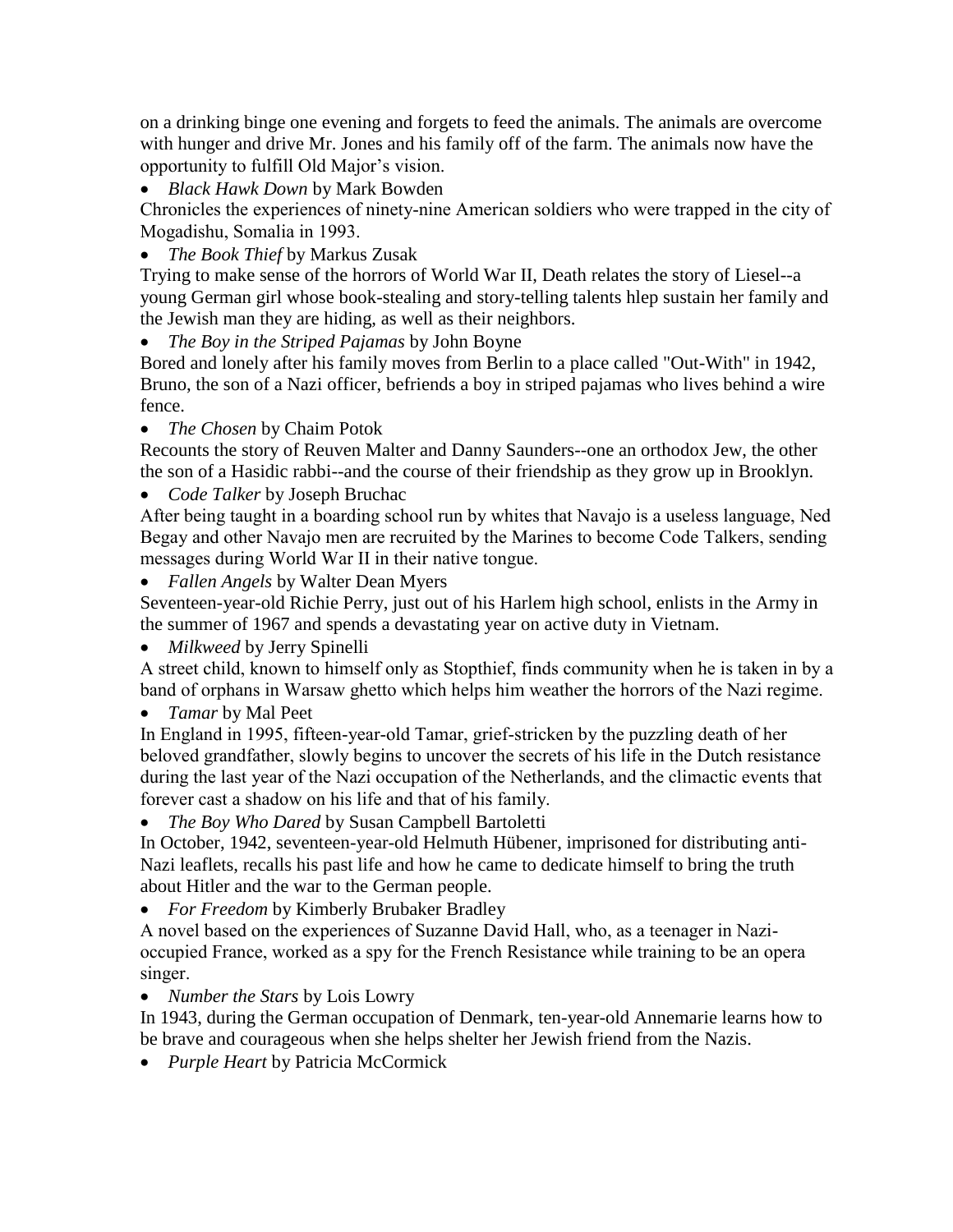While recuperating in a Baghdad hospital from a traumatic brain injury sustained during the Iraq War, eighteen-year-old soldier Matt Duffy struggles to recall what happened to him and how it relates to his ten-year-old friend, Ali.

*If I Should Die Before I Wake* by Han Nolan

As Hilary, a Neo-Nazi initiate, lies in a coma, she is transported back to Poland at the onset of World War II into the life of a Jewish teenager.

*Under the Blood-Red Sun* by Graham Salisbury

Tomikazu Nakaji's biggest concerns are baseball, homework, and a local bully, until life with his Japanese family in Hawaii changes drastically after the bombing of Pearl Harbor in December 1941.

*Eyes of the Emperor* by Graham Salisbury

Following orders from the United States Army, young Japanese American men train K-9 units to hunt Japanese during World War II.

*Someone Named Eva* by Joan M. Wolf

From her home in Lidice, Czechoslovakia, in 1942, eleven-year-old Milada is taken with other blond, blue-eyed children to a school in Poland to be trained as "proper Germans" for adoption by German families, but all the while she remembers her true name and history.

*Red Badge of Courage* by Stephen Crane

During his service in the Civil War, a young Union soldier matures to manhood and finds peace of mind as he comes to grips with his conflicting emotions about war.

*A Tale of Two Cities* by Charles Dickens

Relates the adventures of a young Englishman who gives his life during the French Revolution to save the husband of the woman he loves.

*Cold Mountain* by Charles Frazier

Inman, a wounded Confederate soldier, leaves the hospital where he is being treated and determines to walk home to his sweetheart Ada, only to find the land and the girl he remembers as changed by the war as he.

*A Farewell to Arms* by Ernest Hemingway

An American ambulance driver serving on the Austro-Italian front becomes entangled with an English nurse and deserts to join her after the retreat of Caparetto.

*Schindler's List* by Thomas Keneally

The true story of a man who took incredible risks and spent his considerable fortune to build a factory camp to protect Jews during World War II.

*All Quiet on the Western Front* by Erich Maria Remarque

Depicts the experiences of a group of young German soldiers fighting and suffering during the last days of World War I.

*Across Five Aprils* by Irene Hunt

Jethro, who is nine years old when the first April blooms, must run the farm in southern Illinois almost alone during the Civil War. Dangers on the home front prove as exciting as those in battle.

*Elephant Run* by Roland Smith

Nick endures servitude, beatings, and more after his British father's plantation in Burma is invaded by the Japanese in 1941, and when his father and others are taken prisoner and Nick